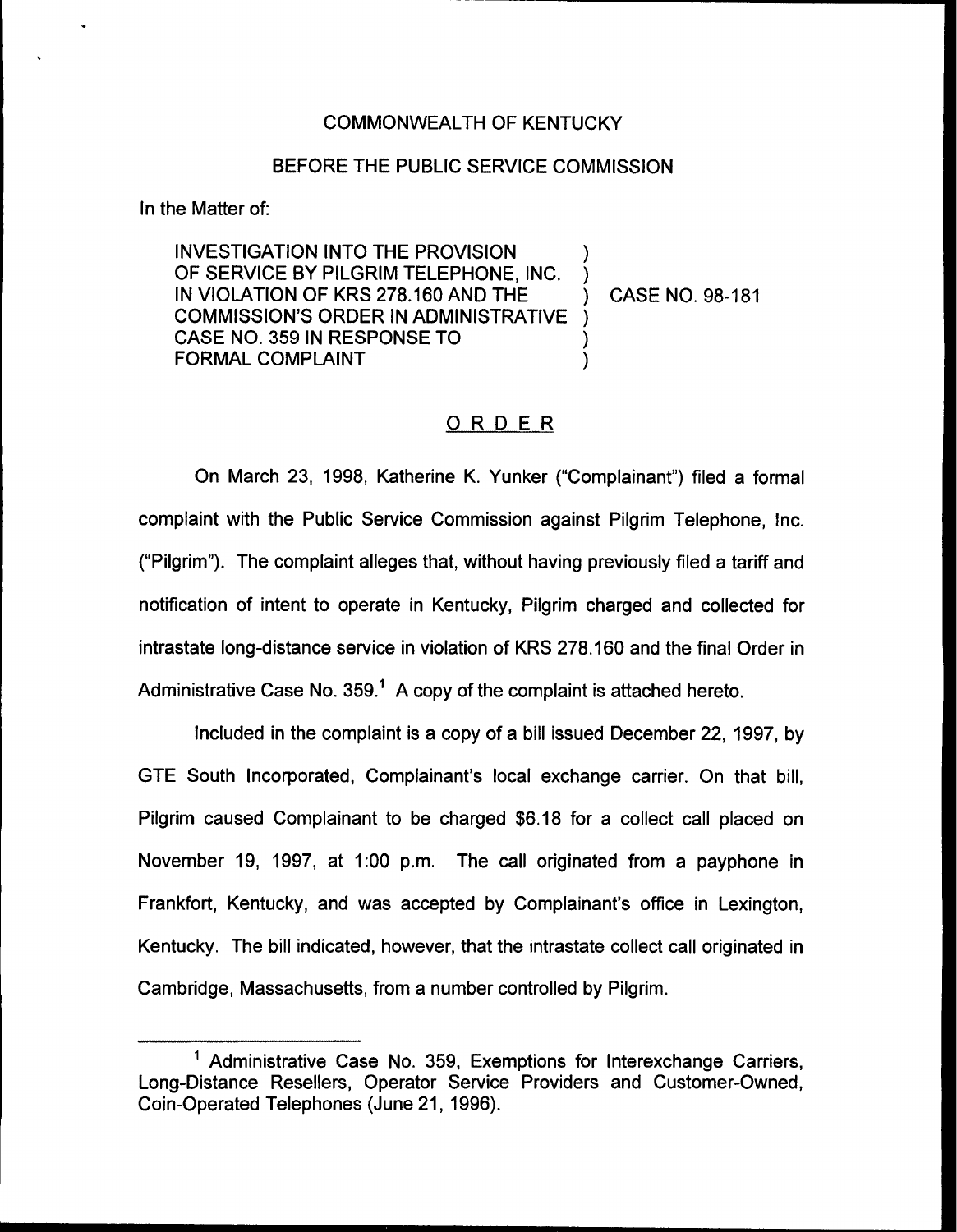Pilgrim is a utility subject to the Commission's jurisdiction pursuant to KRS 278.010(3)(e) and 278.040. Moreover, the Commission has original jurisdiction over complaints as to rates and service of any utility pursuant to KRS 278.260.

Administrative Case No. 359 provides that an interexchange carrier, longdistance reseller, or operator services provider must file with the Commission, prior to providing service in Kentucky, a proposed tariff and cover letter containing information identified by the Commission. KRS 278.160(1) also prescribes that each utility shall file with the Commission a tariff showing all rates and conditions for service established by it and collected or enforced. Finally, KRS 278.160(2) states that a utility may not charge, demand, collect or receive compensation for service other than as defined by its filed tariff.

Investigation following receipt of the above-mentioned formal complaint indicates that Pilgrim has failed to file with the Commission a tariff and accompanying informational cover letter in violation of KRS 278.160(1) and the final Order in Administrative Case No. 359. It also appears that Pilgrim has collected compensation for an intrastate collect call other than as indicated by a filed tariff in violation of KRS 278,160(2).

IT IS THEREFORE ORDERED that:

1. Pilgrim, represented by counsel, shall appear before the Commission on June 2, 1998, at 10:00 a.m., Eastern Daylight Time, in Hearing Room <sup>1</sup> of the Commission's offices at 730 Schenkel Lane, Frankfort, Kentucky, in order to present evidence concerning the alleged violations of KRS 278.160(1) and KRS 278.160(2) and the Commission's Order in Administrative Case No.

-2-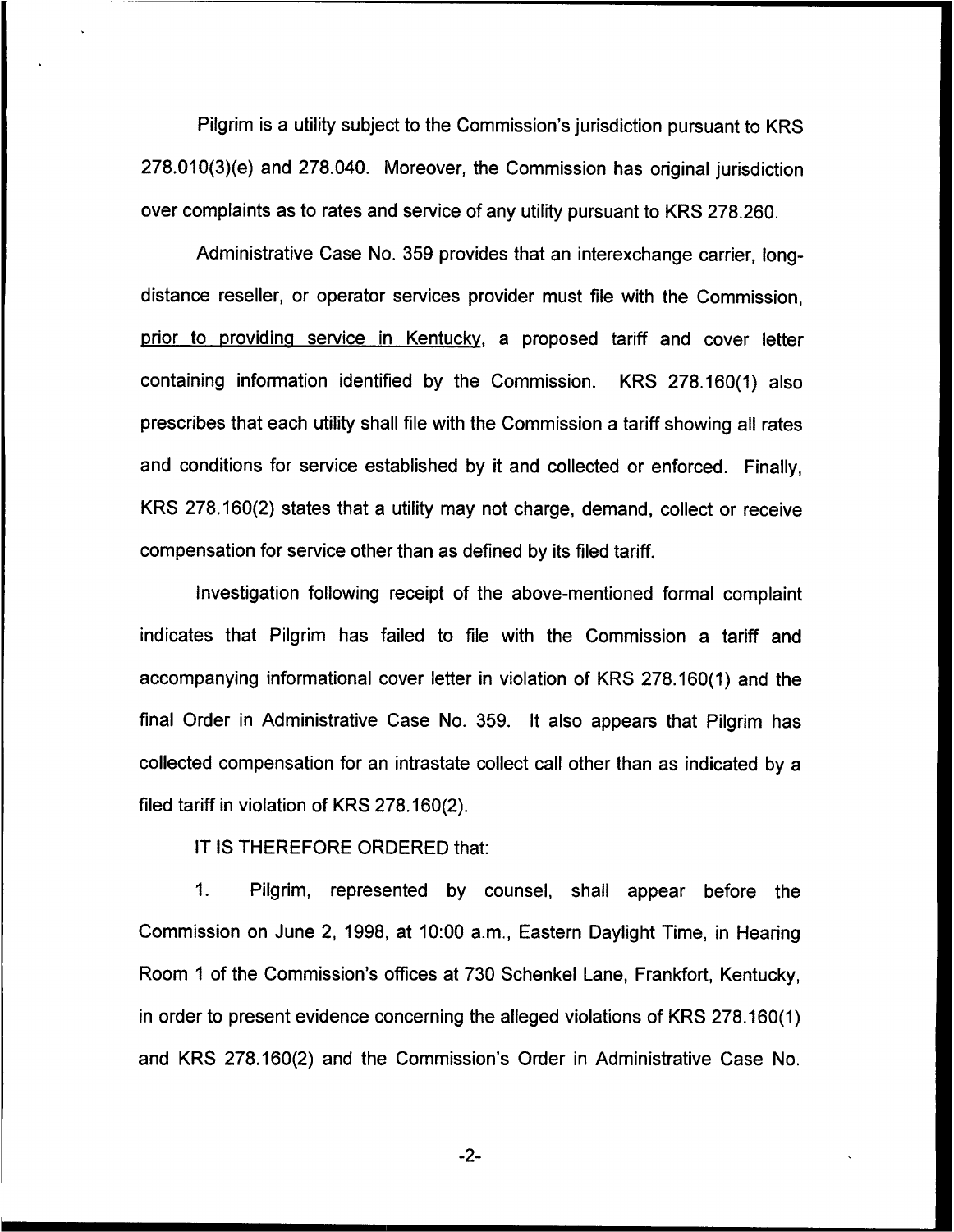359, and to show cause why it should not be subject to the penalties prescribed in KRS 278.990 and should not be required to refund compensation collected prior to filing its tariff, if such violation is found to have occurred.

2. Pilgrim shall submit to the Commission and shall serve upon Complainant, within 20 days of the date of this Order, a written response to this Order and to the formal complaint filed by Katherine K. Yunker.

3. Any motion requesting any informal conference with Commission staff to consider any matter which would aid in the handling or disposition of this proceeding shall be filed with the Commission no later than 20 days from the date of this Order.

Done at Frankfort, Kentucky, this 24th day of April, 1998.

# PUBLIC SERVICE COMMISSION

Chairmarú

hairṁan

ıssıoner

**ATTEST: Executive Director**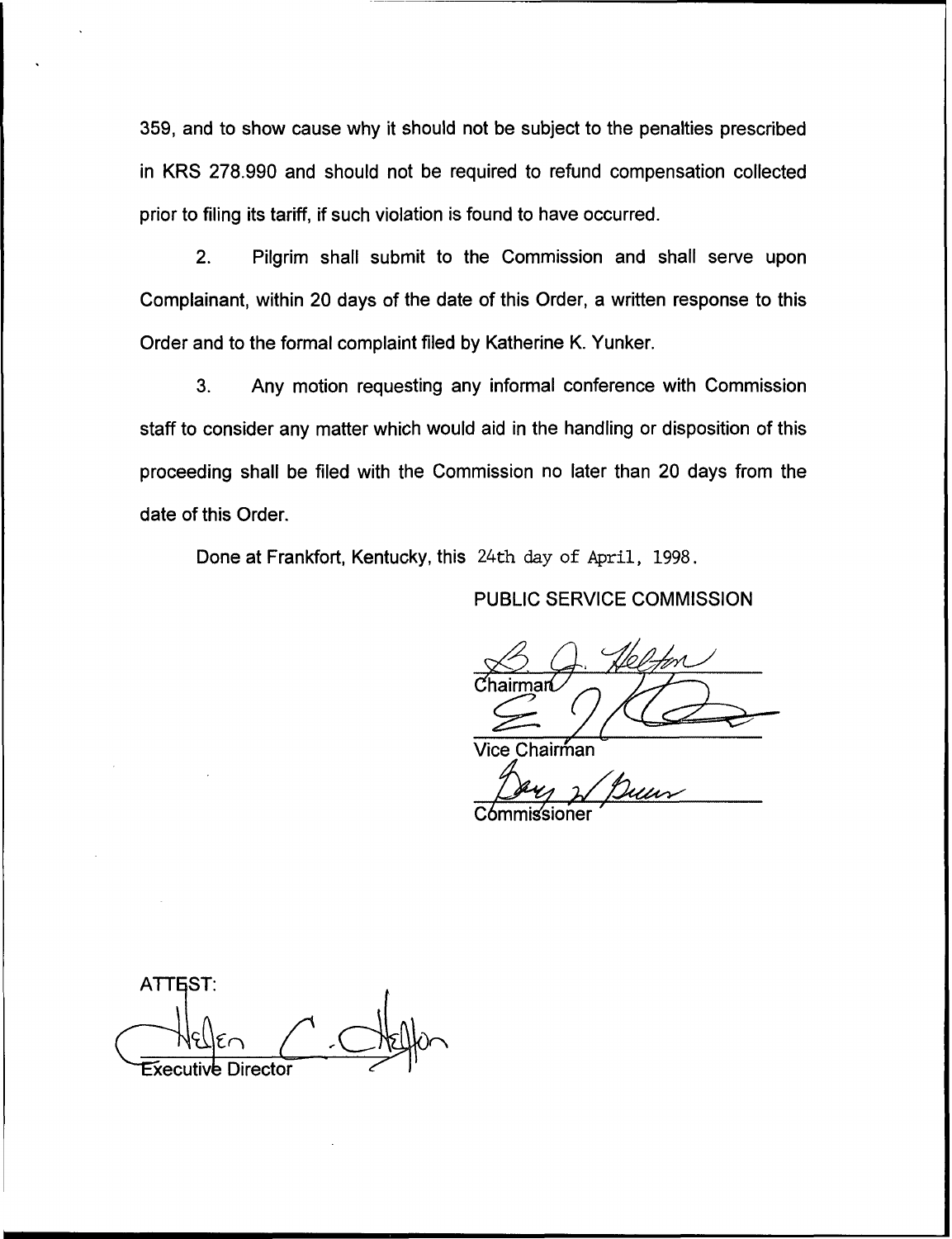## BEFORE THE PUBLIC SERVICE COMMISSION OF THE COMMONWEALTH OF KENTUCKY

No.



KATHERINE K. YUNKER

Complainant

vs.

PILGRIM TELEPHONE, INC.

Defendant

# Complaint

The complaint of Katherine K. Yunker d/b/a "Katherine K. Yunker, Attorney" seeking relief from the Public Service Commission ("Commission") respectfully shows:

# PARTIES

1. The Complainant, Katherine K. Yunker, is an attorney and the sole proprietor of a law practice with offices located in Lexington, Fayette County, Kentucky. Reference herein to "Complainant" is to the law practice. Complainant's post office address is: P.O. Box 21784, Lexington, KY 40522-1784.

2. The Defendant, Pilgrim Telephone, Inc. ("Pilgrim Telephone"), is a telecommunications service provider. Pilgrim Telephone's post office address is: Suite 450, One Kendall Square, Cambridge, MA 02139-9171.

# FACTS

3. On November 19, 1997, at approximately 1:00 p.m., Koyuki M. Bishop, a paralegal for Complainant, placed a collect call to Complainant's office in Lexington from a coinoperated, publicly-available telephone located at Five Star Foodmart, on East Main Street, in Frankfort, Franklin County, Kentucky. Ms. Bishop placed the call by dialing 0+606-266-0415, and provided information in response to automated prompts. Ms. Bishop does not recall that the call was "branded" by Pilgrim Telephone prior to its completion to Complainant's office.

### ATTACHMENT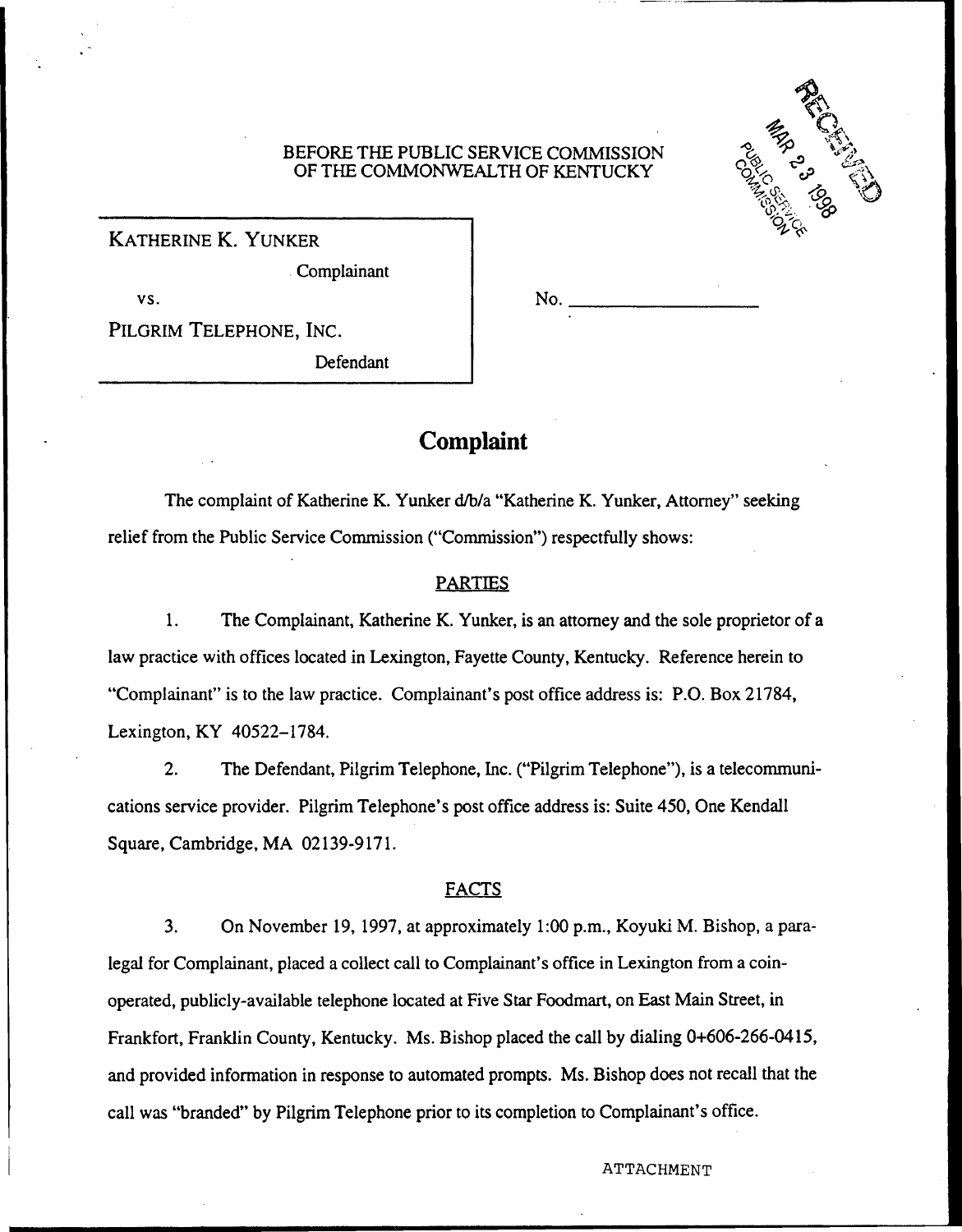4. A law clerk for Complainant, Nancy L. Fritz, answered the telephone at Complainant's office and, in response to automated prompts, accepted the collect call from Ms. Bishop; she recalls that the collect call was not "branded" by Pilgrim Telephone prior to her acceptance of the call. Ms. Fritz provided Ms. Bishop with directions to the Commission from where she was in Frankfort, and the call was then terminated.

5. In late December 1997, there was received by Complainant's office manager, Charles Yeomans, a statement from GTE (Complainant's local exchange service provider) dated December 22, 1997. The seventh page of the statement contained billing for Pilgrim Telephone. A true and correct copy of that seventh page is attached to this Complaint as Exhibit A. The Pilgrim Telephone billing was a \$6.00 charge and \$0.18 in federal excise tax on what is described as a sixminute collect call from Cambridge, Massachusetts (617-225-1801), to Lexington, Kentucky (606-266-0415), on November 19, 1997, at 1:00 p.m.

6. Mr. Yeomans investigated within Complainant's office whether a collect call had been accepted and discovered that the call was the one placed by Ms. Bishop in Frankfort.

7. Mr. Yeomans called the customer service number listed on the billing statement (1+800-382-5500), which connected him with a customer service representative ("CSR")of GTE. Mr. Yeomans explained that the collect call on the billing from Pilgrim Telephone was actually an intrastate call. The GTE CSR stated that all they knew about the origination and destination of the call was what Pilgrim Telephone reported. Mr. Yeomans was informed that there was nothing GTE could do with regard to removing the charge, that only Pilgrim Telephone could remove it.

8. Mr. Yeomans then contacted Pilgrim Telephone at 1+800-382-5500. He explained that the call for which Complainant was charged was actually a collect call from Frankfort to Lexington, and asked if Pilgrim Telephone was authorized to provide intrastate service in Kentucky. The CSR insisted that Pilgrim was authorized in all states and declined to waive or alter the charge for the call.

 $9<sub>1</sub>$ Complainant remitted to GTE the entire \$6.18 charge on the Pilgrim Telephone billing.

 $-2-$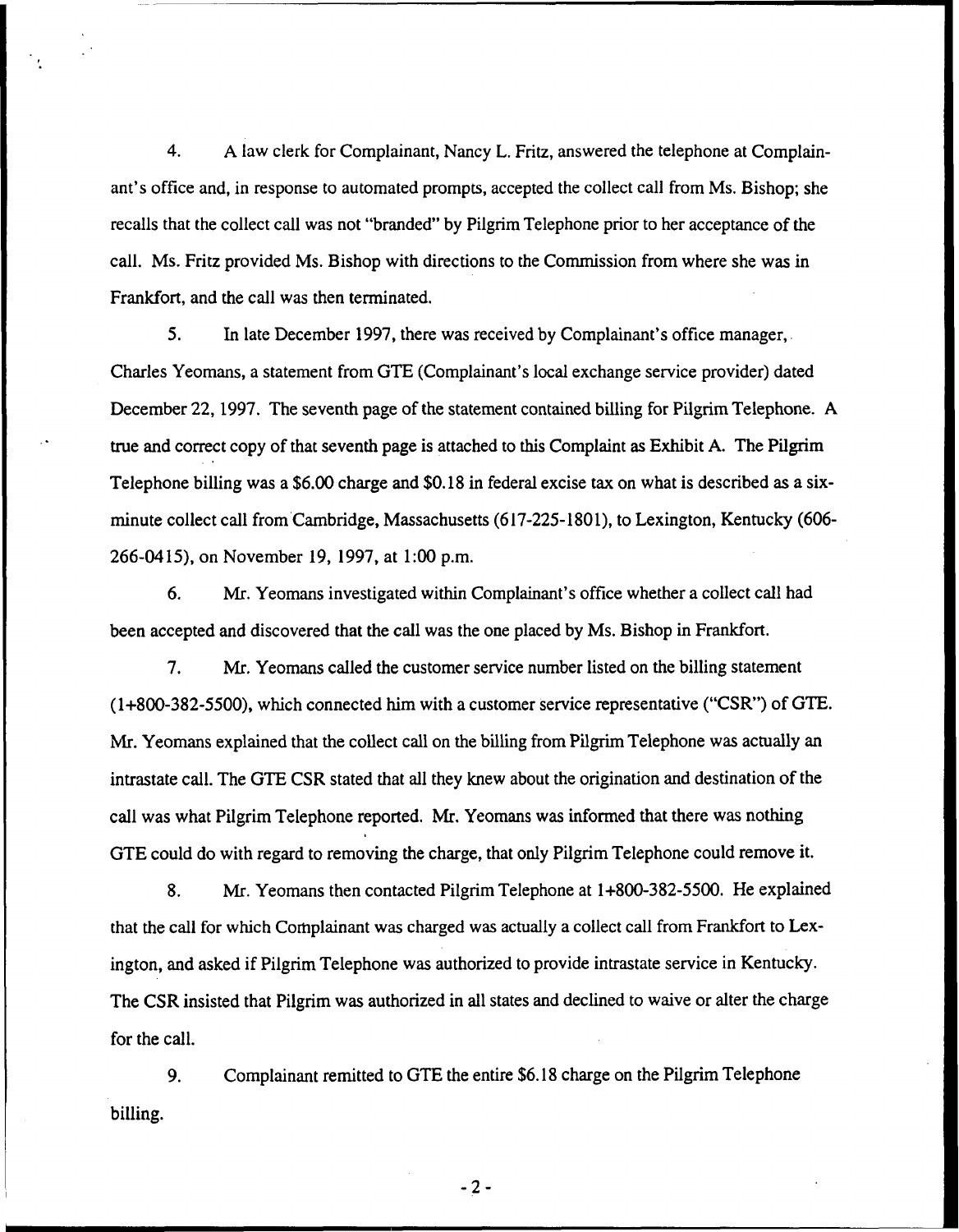10. Upon inquiries to the Commission staff and investigation into publicly-available Commission records, Complainant discovered that Pilgrim Telephone has not been authorized to provide intrastate telecommunications service within Kentucky and has no issued or effective tariff duly filed or accepted by the Commission.

## VIOLATIONS CLAIMED

11. In violation of KRS 278.160(1), Pilgrim Telephone has failed to file any schedule showing the rates and conditions for intrastate services.

12. In violation of KRS 278.160(2), Pilgrim Telephone has charged Complainant a rate other than one prescribed in a filed schedule.

13. In violation of Commission regulations and orders, Pilgrim Telephone has charged a rate for service which is not fair, just, or reasonable. Upon information and belief, the rate charged by Pilgrim Telephone is greater than 15% above the average rates of AT&T Communications of the South Central States, MCI Telecommunications, and Sprint Communications Company L.P.

14. Pilgrim Telephone's provision of intrastate operator-assisted services is in violation of Commission orders regarding such service, including orders entered in Adm. Case No. 330, Policy and Procedures in the Provision of Operator-Assisted Telecommunications Services.

15. Pilgrim Telephone's failures to obey orders of the Commission and violations of Chapter 278 regulations promulgated thereunder have been willful. Evidence of that willfulness includes:

(a) misrepresentation to Complainant of Pilgrim Telephone's authority to provide services in Kentucky; and

(b} misrepresentation to Complainant and, apparently, Pilgrim Telephone's billing agent (GTE) of the true point of origination for the call.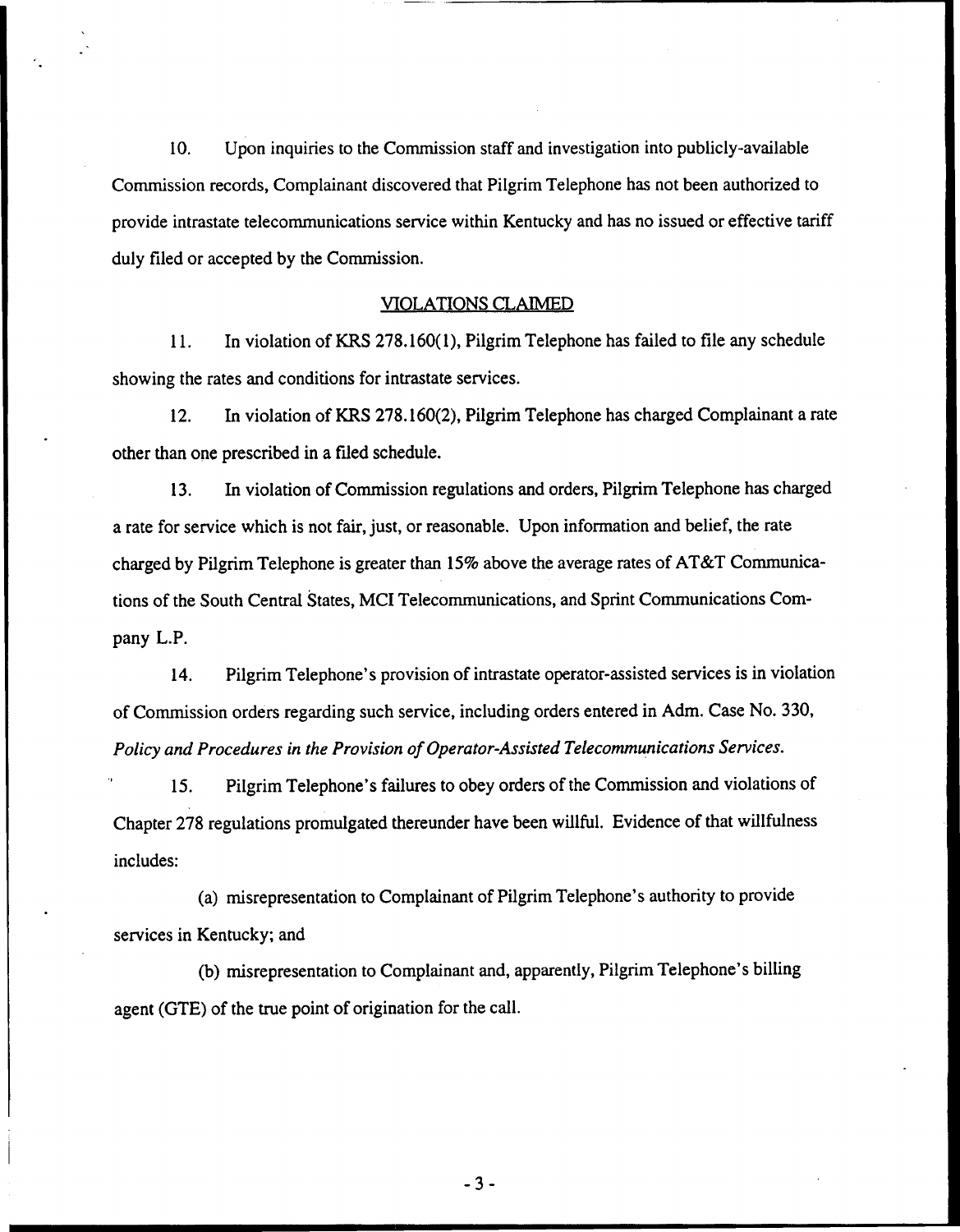## RELIEF DESIRED

WHEREFORE, Complainant respectfully requests the following:

1) The Commission make such investigation into the intrastate activities of Pilgrim Telephone, including its agreement with and reporting to billing and collection agents, as the Commission deems necessary;

2) Refund to Complainant of all moneys collected by Pilgrim Telephone on intrastate service charged to Complainant or, in the alternative, refund of that portion of the charge which the Commission finds to be excessive;

3) Payment to Complainant of long-distance charges and other expenses incurred in seeking relief from Pilgrim Telephone;

4) Penalties assessed against Pilgrim Telephone or its officers, agents, or employees for any willful violation of a provision of Chapter 278, regulation promulgated pursuant to Chapter 278, or failure to obey a Commission order; and

5) Such other relief as may be appropriate.

Respectfully submitted,

Katherine K. Yunker P.O. Box 21784-1784 Lexington, KY 40522-1784 606-266-0415 fax: 606-266-3012

 $T_{\text{unK}}$ <u>cnine</u>

COMPLAINANT